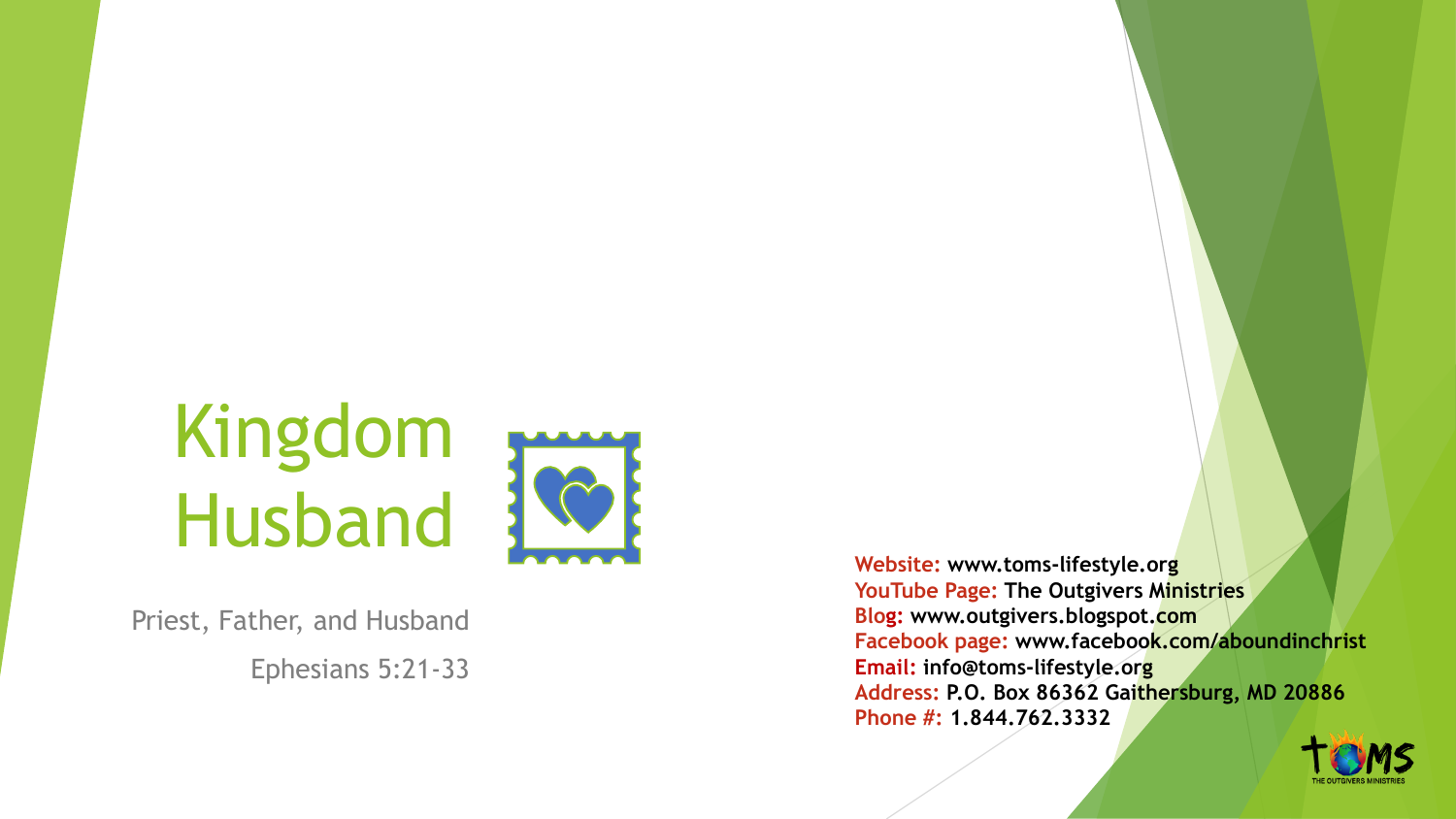#### Priest to his family

- $\blacktriangleright$  1 Peter 2:5(NLT) And you are living stones that God is building into his spiritual temple. What's more, you are his holy priests. Through the mediation of Jesus Christ, you offer spiritual sacrifices that please God.
- ▶ 1 Peter 2:9 (NLT) But you are not like that, for you are a chosen people. You are royal priests, a holy nation, God's very own possession. As a result, you can show others the goodness of God, for he called you out of the darkness into his wonderful light.
- $\triangleright$  Not exclusive to the husband (2) Timothy 1:5)
- $\triangleright$  Not mediator between you and God (Matthew 27:51)
- ▶ Should live at Eden (Genesis 2:8)
- Model Matthew 22:37-40 (NIV) **<sup>37</sup>** Jesus replied: "'Love the Lord your God with all your heart and with all your soul and with all your mind.' **<sup>38</sup>** This is the first and greatest commandment. **<sup>39</sup>** And the second is like it: 'Love your neighbor as yourself.' **<sup>40</sup>** All the Law and the Prophets hang on these two commandments."

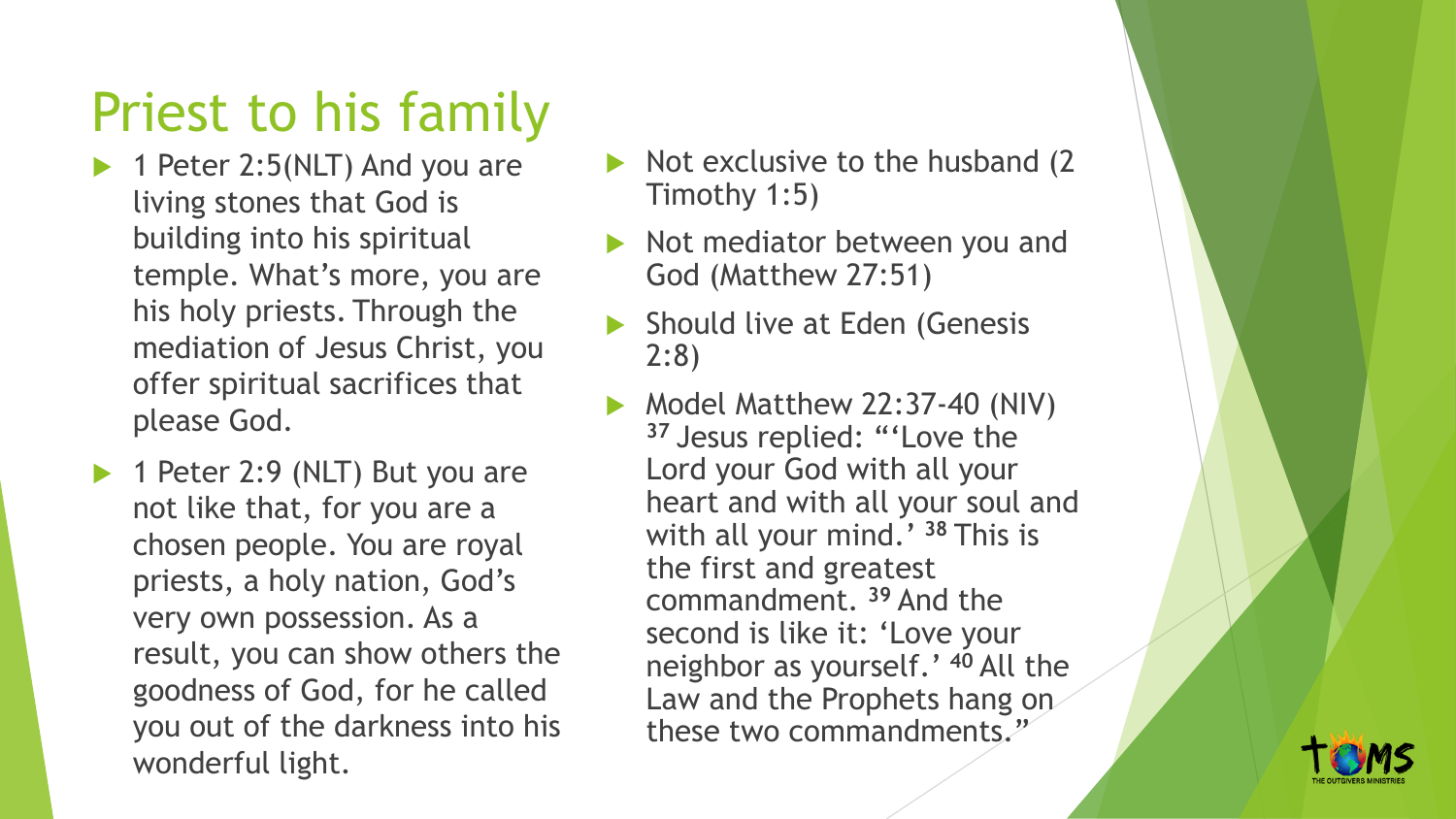#### Father to his household - Wife

- Source: Genesis 2:21-24 (NIV)
- **<sup>21</sup>** So the LORD God caused the man to fall into a deep sleep; and while he was sleeping, he took one of the man's ribs and then closed up the place with flesh.
- **<sup>22</sup>** Then the LORD God made a woman from the rib he had taken out of the man, and he brought her to the man.
- **23** The man said, "This is now bone of my bones and flesh of my flesh; she shall be called 'woman,' for she was taken out of man."
- **24 That is why a man leaves his** father and mother and is united to his wife, and they become one flesh.
- $\blacktriangleright$  Wife is his baby because she came from him
- Wife can adopt 'new' father's name (Numbers 30:3-16)
- More alike than different (vs 21)
- Foreshadow of bride of Christ (Isaiah 53:5; John 19:34, 37; Zechariah 12:10)
- Godly woman never leaves the covering of a father (vs 24)
- Symbolism of unity candle at weddings (vs 24)
- God ordained monogamy (vs 24)

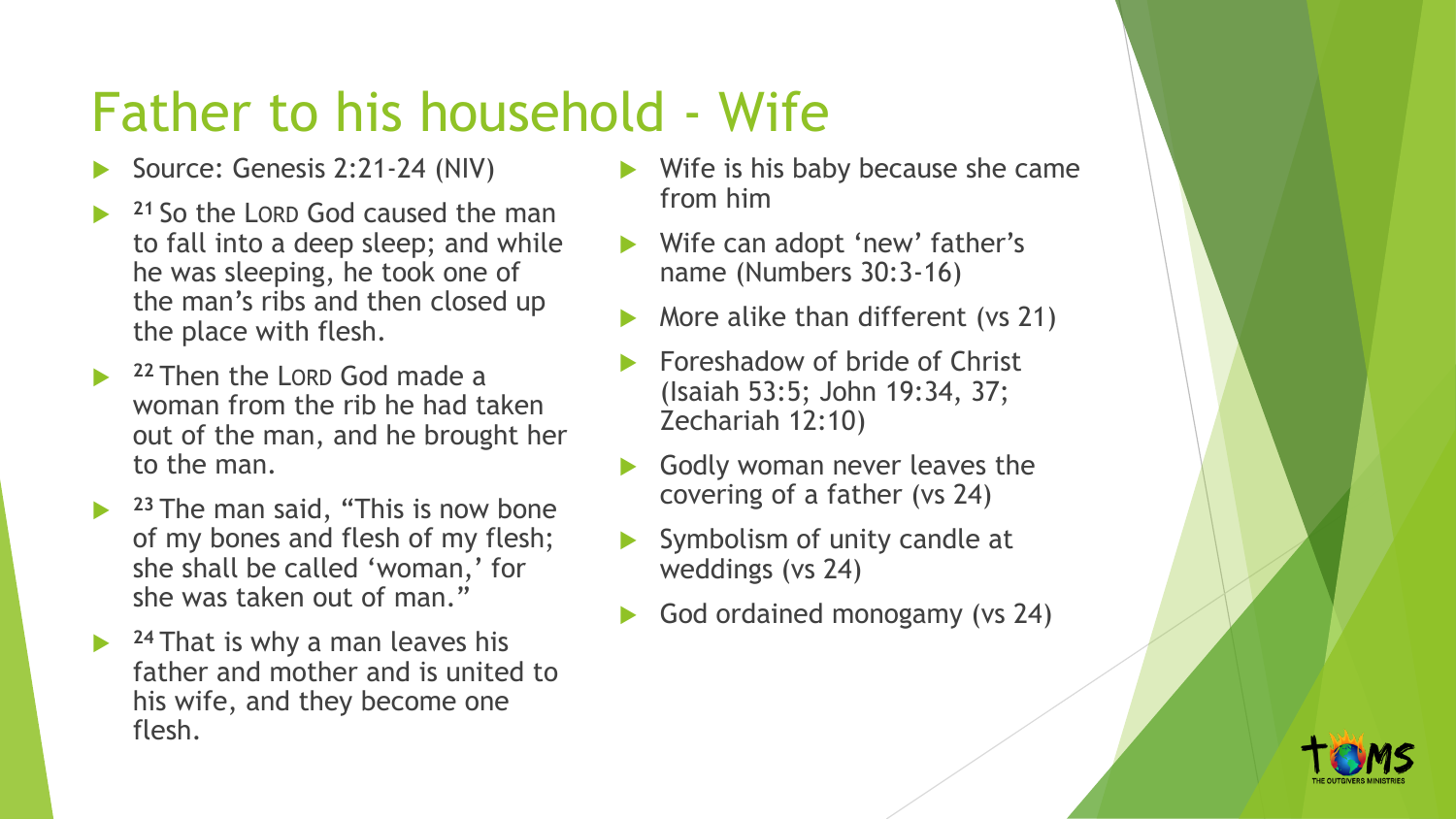## Father to his household - Wife

- Sustainer of family bond just like Christ sustains the church: Colossians 1:17 (ESV) And he is before all things, and in him all things hold together.
- Safety net to whom all in the family can run to
- $\blacktriangleright$  Wife as baby Encourages fulfilment of academic, career, etc. goals; feed, clothe, protect, counsel, provide, pay attention, listen, learn, not feel threatened by her success
- A godly father takes good care of himself both physically and mentally and models appropriate behavior to his household

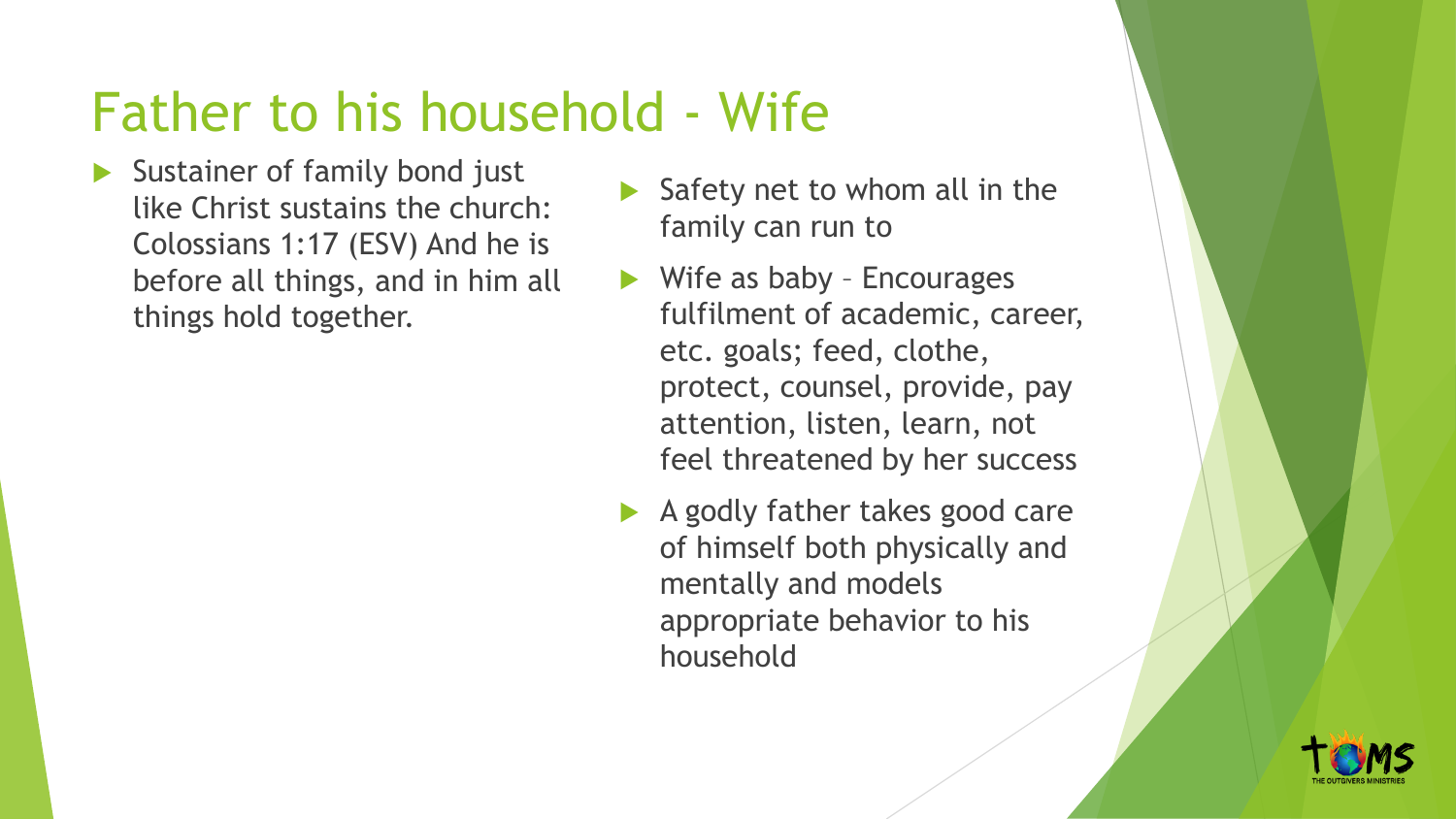#### Father to his household - Children

- Ephesians 6:4 (ESV) Fathers, do not provoke your children to anger, but bring them up in the discipline and instruction of the Lord.
- Proverbs 22:6 (ESV) Train up a child in the way he should go; even when he is old he will not depart from it.
- $\triangleright$  Psalm 103:13 (ESV) As a father shows compassion to his children, so the LORD shows compassion to those who fear him.
- Does not reward children for deed expected of them
- Sets appropriate boundaries, allows kids to make mistakes but would not tolerate repeated irresponsibility
- Is open minded
- Spends quality time with children
- Leads by example
- Supportive and loyal to wife and kids
- Demonstrates unconditional love (Luke 15:11-32)
- Sacrifices own comfort in favor of his fatherly duties

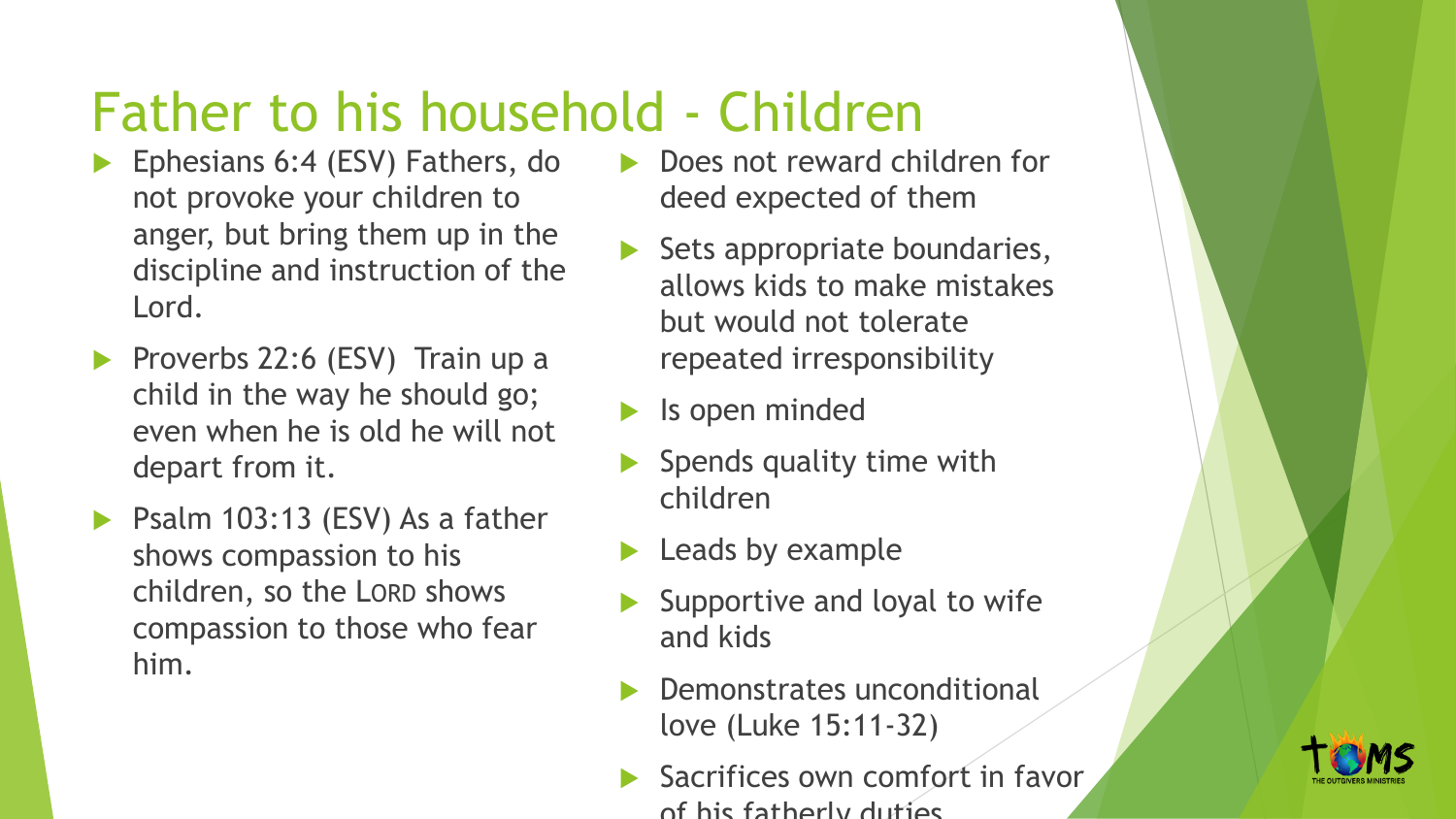## Who is a husband?

- One who works closely with his wife to provide emotional and financial support for the children, provide appropriate monitoring and discipline, and remain a compassionate and enduring presence in both his wife's and his children's lives.
- One who acknowledges that you get the family that you create, not the one that you deserve and works hard at it.
- $\blacktriangleright$  He is the epicenter of emotional, physical, mental and spiritual well-being of his family.
- A husband bonds his family together.
- He protects his wife from his family, his children.
- Protects the wife's self-esteem.
- He is the servant leader of his household.

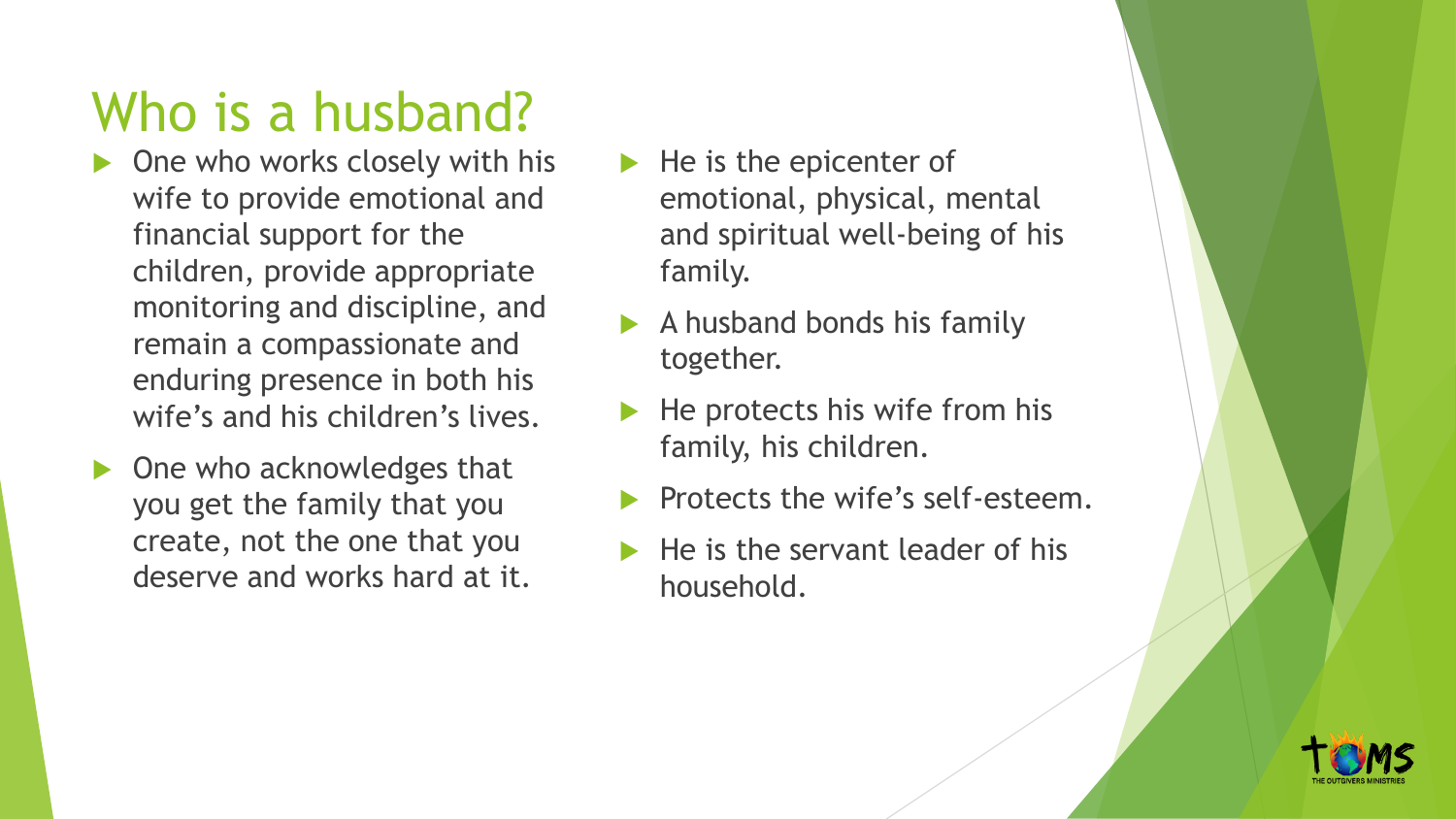## Husband – Ephesians 5:21 (NIV)

 Submit to one another out of reverence for Christ.

 $\blacktriangleright$  There is a beautiful Jewish tradition saying God made woman, not out of man's foot to be under him, nor out of his head to be over him, but "She was taken from under his arm that he might protect her and from next to his heart that he might love her." (Barnhouse)

- It is God's command that we submit to one another
- Emphasizes that marriage is for **Christians**
- Calls for abandoning of self and working as team

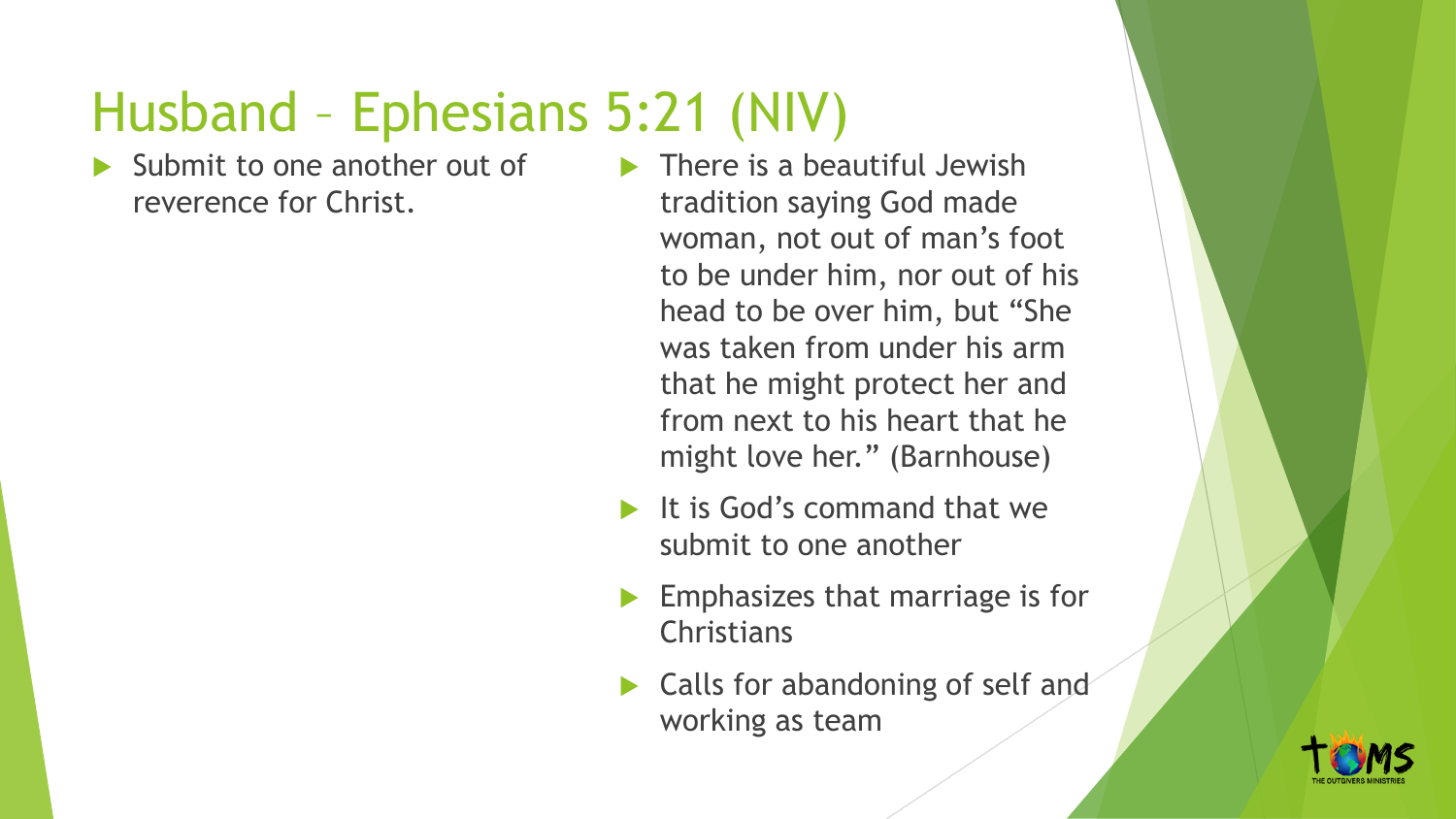## Husband – Ephesians 5:25-27 (NIV)

- **<sup>25</sup>** Husbands, love your wives, just as Christ loved the church and gave himself up for her **<sup>26</sup>** to make her holy, cleansing her by the washing with water through the word, **<sup>27</sup>** and to present her to himself as a radiant church, without stain or wrinkle or any other blemish, but holy and blameless.
- God is priority, followed by your wife and kids, then the church
- Husband must demonstrate a special selfless and enduring love towards his wife (Philippians 2:5-8)
- Involved in spiritual growth of wife
- Invest in her 'upgrades' and enjoy your future together

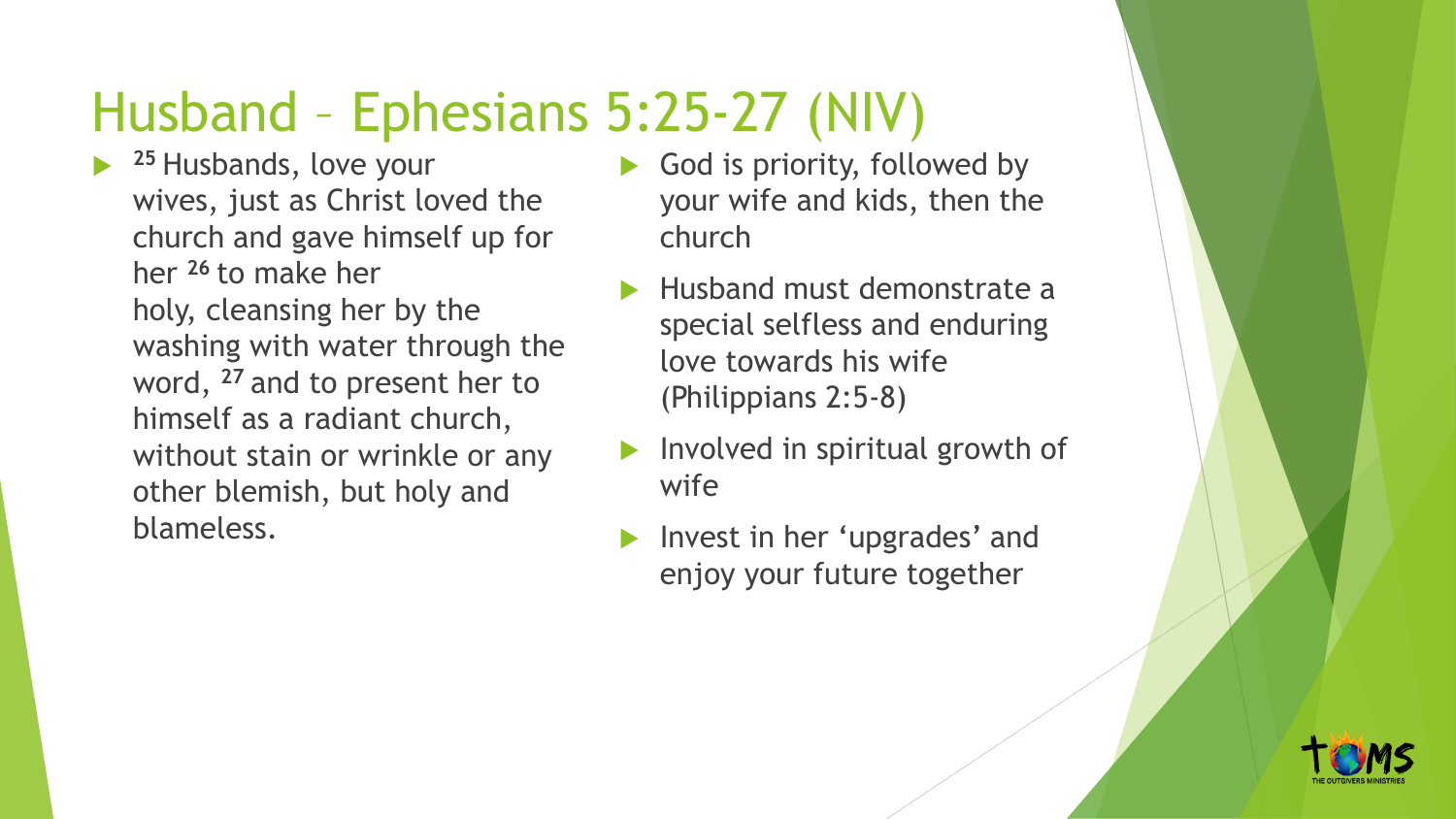## Husband - Ephesians 5:28-30 (NIV)

- **28** In this same way, husbands ought to love their wives as their own bodies. He who loves his wife loves himself. **<sup>29</sup>** After all, no one ever hated their own body, but they feed and care for their body, just as Christ does the church— **<sup>30</sup>** for we are members of his body.
- Woman came out of man (Genesis 2:21). This is not a feeling or a romance but requires thinking and understanding.
- $\blacktriangleright$  We are one with Christ and His Father (John 17:21)

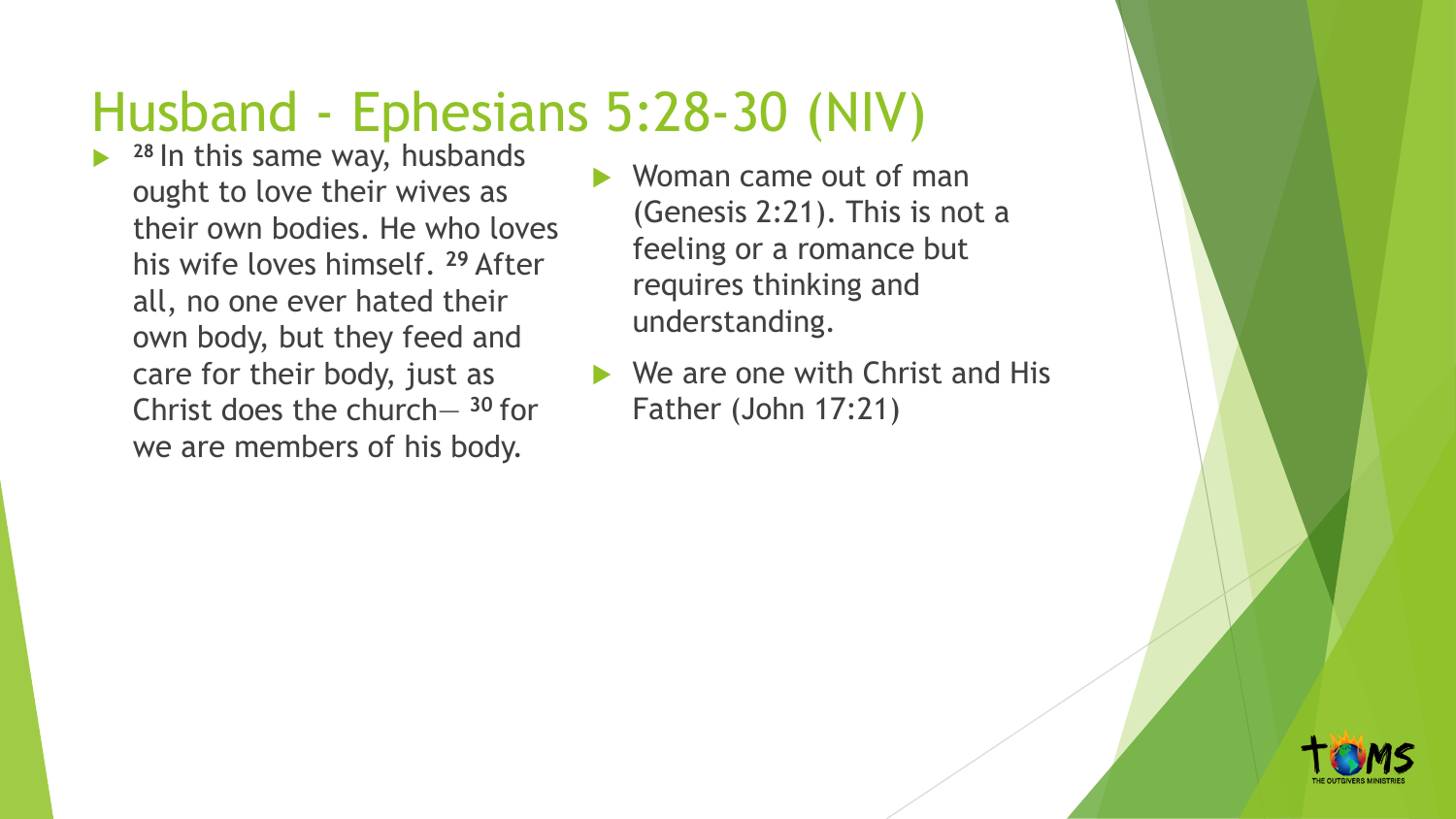## Husband – Ephesians 5:31-33 (NIV)

 **<sup>31</sup>** "For this reason a man will leave his father and mother and be united to his wife, and the two will become one flesh." **<sup>32</sup>** This is a profound mystery—but I am talking about Christ and the church. **<sup>33</sup>** However, each one of you also must love his wife as he loves himself, and the wife must respect her husband.

- $\blacktriangleright$  Husband must love his wife
- Wife must respect her husband
- $\blacktriangleright$  Husband is the head of this new union